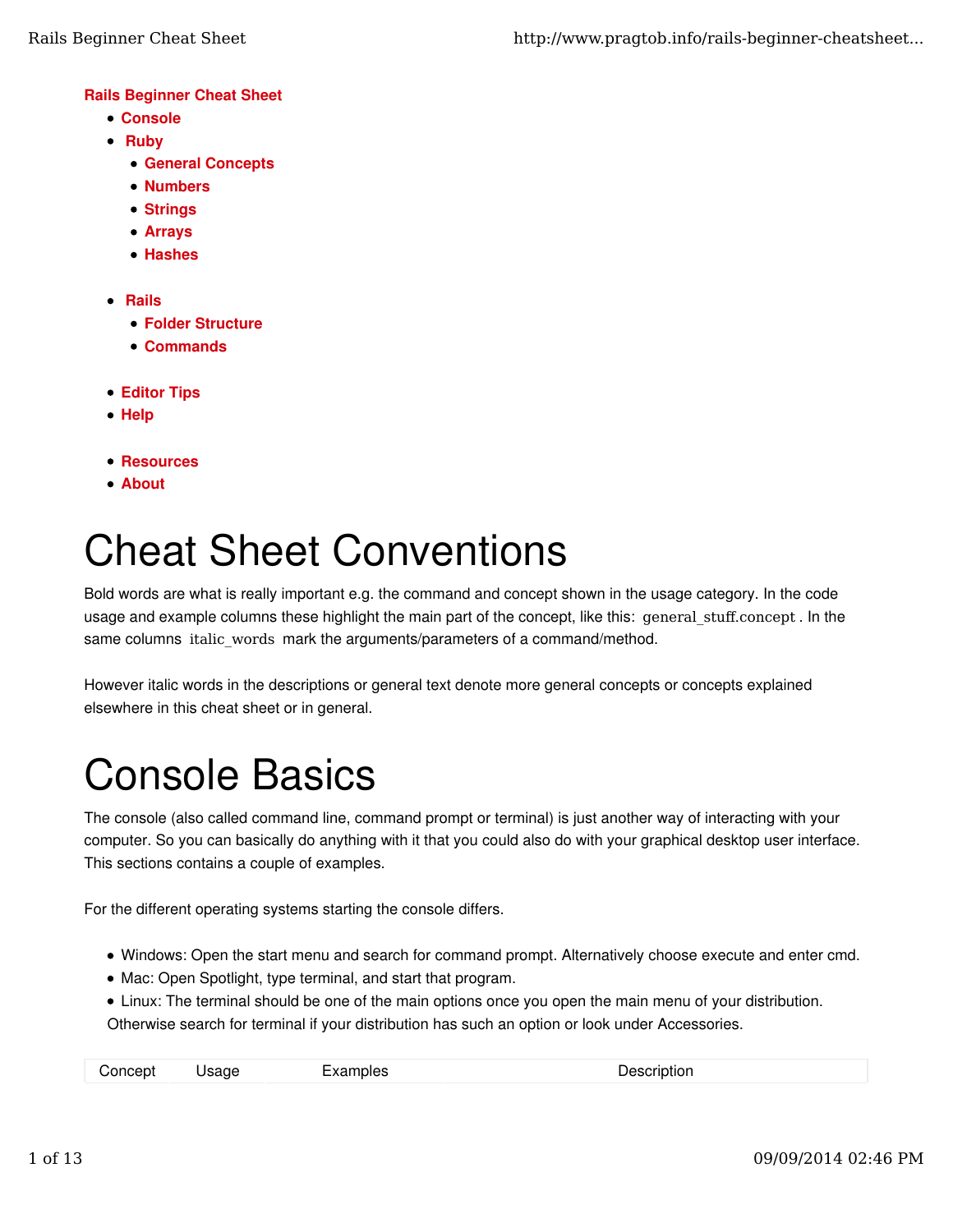| Change<br>directory                  | cd directory                              | cd my_app<br>cd my_app/app<br>/controllers                                                  | Changes the directory to the specified directory on the<br>console.                                                                                                                                                                                                                                                                                                                                                                   |
|--------------------------------------|-------------------------------------------|---------------------------------------------------------------------------------------------|---------------------------------------------------------------------------------------------------------------------------------------------------------------------------------------------------------------------------------------------------------------------------------------------------------------------------------------------------------------------------------------------------------------------------------------|
| List<br>contents<br>directory        | ls directory<br>Windows:<br>dir directory | ls<br>ls my_app                                                                             | Shows all contents (files and folders) of the directory. If no<br>directory is specified shows the contents of the current<br>directory.                                                                                                                                                                                                                                                                                              |
| Directory<br>you are<br>currently in | pwd                                       | pwd                                                                                         | Shows the full path of the directory you are currently in. E.g.<br>/home/tobi/railsgirls<br>A note on filenames: if a file or directory name starts with a<br>slash / as in the output of pwd above, it is an absolute filename<br>specifying the complete filename starting at the root of the<br>current file system (e.g. hard disk). If the slash (/) is ommitted,<br>the file name is relative to the current working directory. |
| Create a<br>new<br>directory         | mkdir name                                | mkdir rails<br>mkdir fun                                                                    | Creates a directory with the given name in the folder you are<br>currently in.                                                                                                                                                                                                                                                                                                                                                        |
| Delete a file                        | rm file<br>Windows:<br>del file           | rm foo<br>rm index.html<br>rm<br>pictures/old_picture.jpg                                   | Deletes the specified file. Be extra cautious with this as it<br>would be too bad to delete something you still need :- (<br>You can simply specify the name of a file of the directory you<br>are currently in. However you can also specify a path, this is<br>shown in the third example. There we delete the<br>old_picture.jpg file from the pictures folder.                                                                    |
| Delete a<br>directory                | Windows:<br>rd folder                     | rm -r folder   rm -r stuff i_dont_need<br>rm -r stuff_i_dont_need/<br>rm -r old application | Deletes the specified folder and all of its contents. So please<br>be super cautious with this! Make sure that you do not need<br>any of the contents of this folder any more.<br>So why would you want to delete a whole folder? Well maybe<br>it was an old application that you do not need anymore :-)                                                                                                                            |
| Starting a<br>program                | program<br>arguments                      | firefox<br>firefox<br>railsgirlsberlin.de<br>irb                                            | Starts the program with the given name and arbitrary<br>arguments if the program takes arguments. Firefox is just one<br>example. Starting Firefox without arguments just opens up<br>Firefox. If you give it an argument it opens the specified URL.<br>When you type in irb this starts interactive ruby.                                                                                                                           |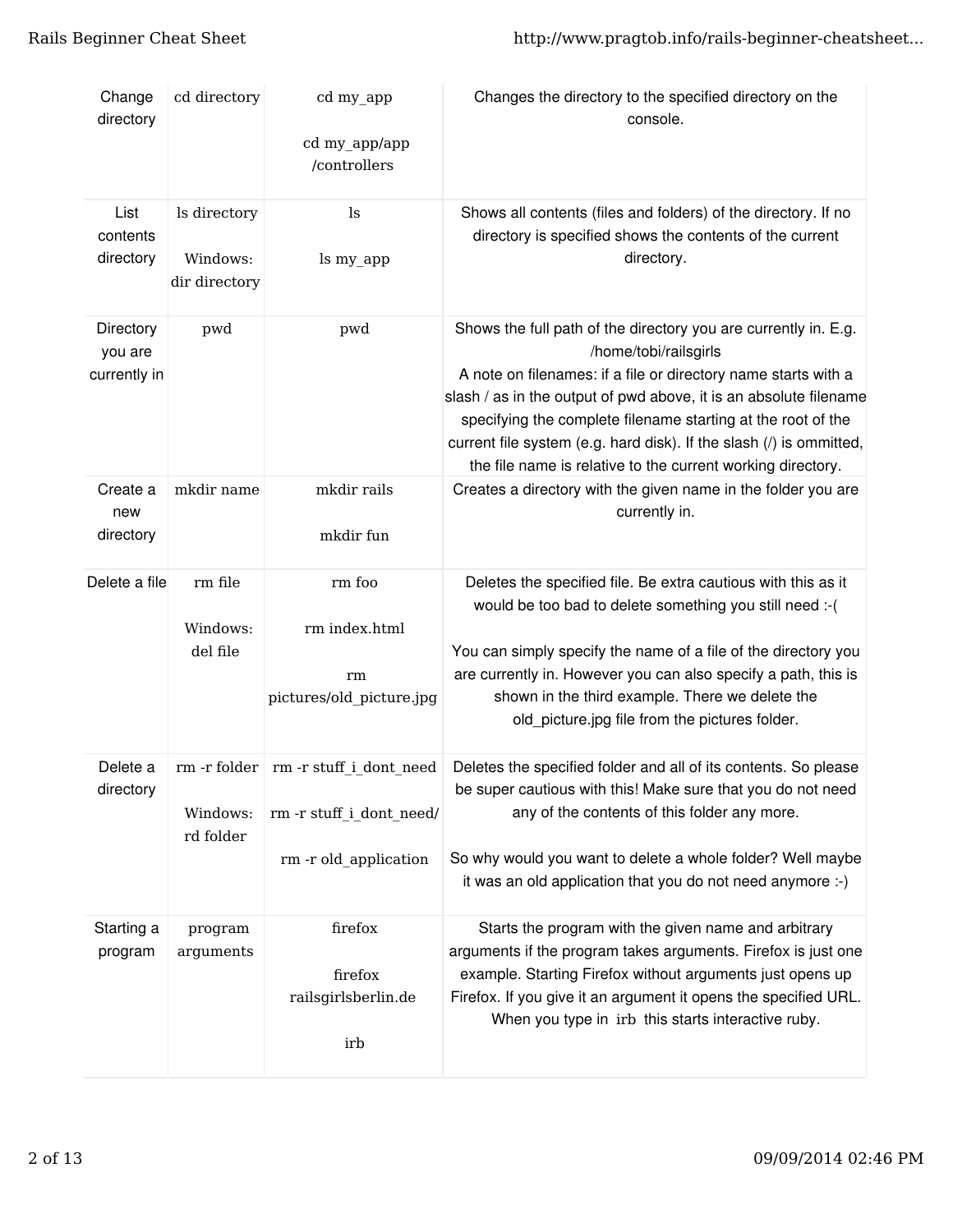```
Abort the Press Ctrl + Cprogram
```
This will abort the program currently running in the terminal. For instance this is used to shut down the Rails server. You can also abort many other related tasks with it, including: bundle install, rake db:migrate, git pull and many more!

# Ruby Basics

Ruby is the programming language Ruby on Rails is written in. So most of the time you will be writing Ruby code. Therefore it is good to grasp the basics of Ruby. If you just want to play with Ruby, type irb into your console to start interactive ruby. There you can easily experiment with Ruby. To leave irb, type exit.

This is just a very small selection of concepts. This is especially true later on when we talk about what Arrays, Strings etc. can do. For more complete information have a look at ruby-doc or search with your favorite search engine!

| Concept           | Usage                   | Examples                                  | Description                                                                                                                                                                                                                                 |
|-------------------|-------------------------|-------------------------------------------|---------------------------------------------------------------------------------------------------------------------------------------------------------------------------------------------------------------------------------------------|
| Comment           | # Comment text          | # This text is a comment                  | Ruby ignores everything that is<br>marked as a comment. It does not try                                                                                                                                                                     |
|                   |                         | some.ruby code # A comment                | to execute it. Comments are just there                                                                                                                                                                                                      |
|                   |                         | # some.ignored ruby code                  | for you as information. Comments are<br>also commonly used to comment out<br>code. That is when you don't want<br>some part of your code to execute but<br>you don't want to delete it just yet,<br>because you are trying different things |
|                   |                         |                                           | out.                                                                                                                                                                                                                                        |
| Variables         | $variable = some_value$ | $name = "Tobi"$<br>name $# ==$ "Tobi"     | With a variable you tell Ruby that from<br>now on you want to refer to that value<br>by the name you gave it. So for the                                                                                                                    |
|                   |                         |                                           | first example, from now on when you                                                                                                                                                                                                         |
|                   |                         | $sum = 18 + 5$<br>sum $# == 23$           | use name Ruby will know that you<br>meant "Tobi".                                                                                                                                                                                           |
|                   |                         |                                           |                                                                                                                                                                                                                                             |
| Console<br>output | puts something          | puts "Hello World"<br>puts [1, 5, "mooo"] | Prints its argument to the console.<br>Can be used in Rails apps to print<br>something in the console where the                                                                                                                             |
|                   |                         |                                           | server is running.                                                                                                                                                                                                                          |

### General concepts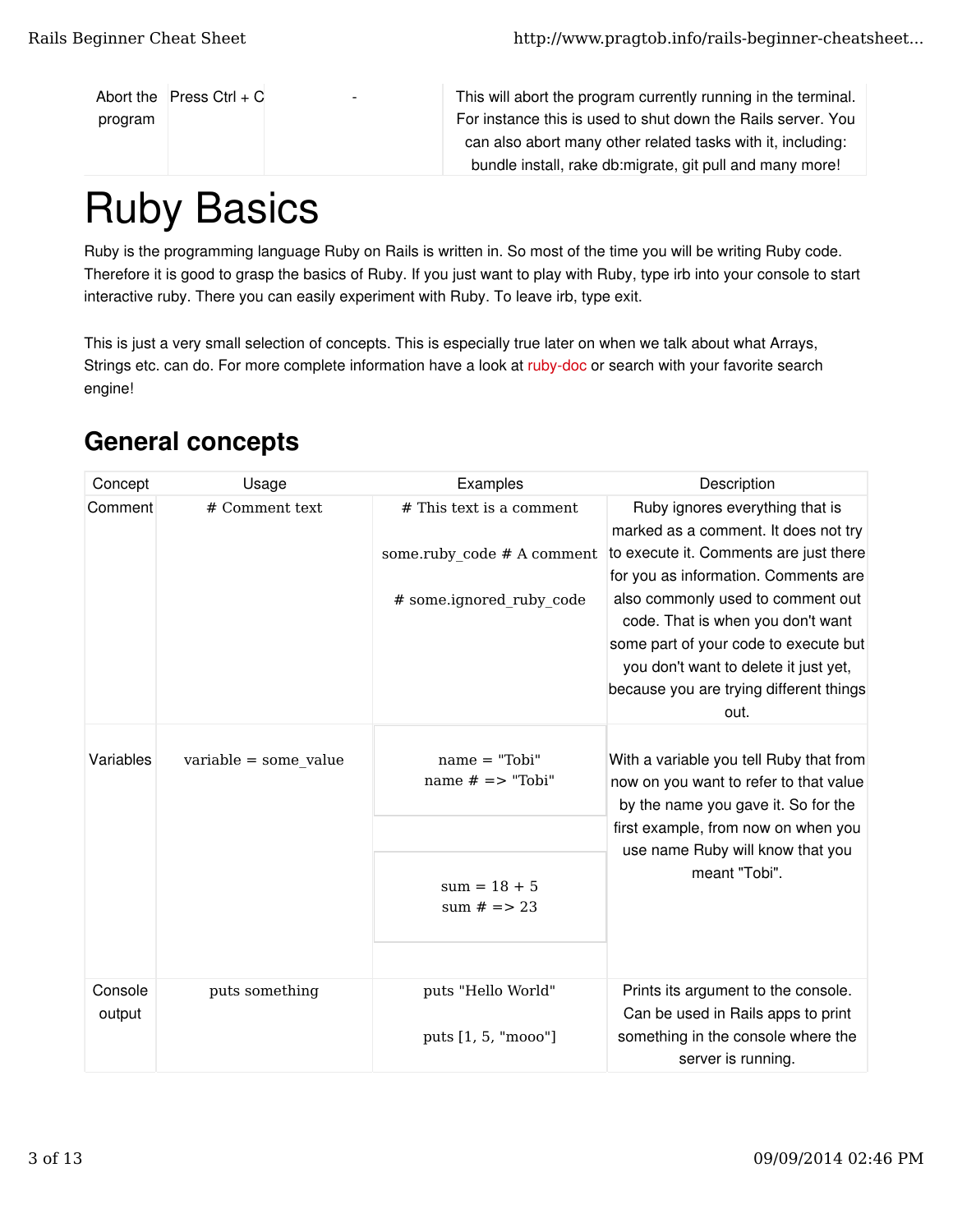| Call a<br>method   | object.method(arguments)                    | string.length<br>array.delete_at(2)<br>string.gsub("ae", "ä")                                                         | Calling a method is also often referred<br>to as sending a message in Ruby.<br>Basically we are sending an object<br>some kind of message and are waiting<br>for its response. This message may<br>have no arguments or multiple<br>arguments, depending on the<br>message. So we kindly ask the object<br>to do something or give us some<br>information. When you "call a method"<br>or "send a message" something<br>happens. In the first example we ask a<br>String how long it is (how many<br>characters it consists of). In the last<br>example we substitute all occurrences<br>of "ae" in the string with the German<br>"ä".<br>Different kinds of objects (Strings,<br>Numbers, Arrays) understand<br>different messages. |
|--------------------|---------------------------------------------|-----------------------------------------------------------------------------------------------------------------------|--------------------------------------------------------------------------------------------------------------------------------------------------------------------------------------------------------------------------------------------------------------------------------------------------------------------------------------------------------------------------------------------------------------------------------------------------------------------------------------------------------------------------------------------------------------------------------------------------------------------------------------------------------------------------------------------------------------------------------------|
| Define a<br>method | def name(parameter)<br># method body<br>end | def greet(name)<br>puts "Hy there " + name<br>end                                                                     | Methods are basically reusable units<br>of behaviour. And you can define<br>them yourself just like this. Methods<br>are small and focused on<br>implementing a specific behaviour.<br>Our example method is focused on<br>greeting people. You could call it like<br>this: greet("Tobi")                                                                                                                                                                                                                                                                                                                                                                                                                                            |
| Equality           | $object == other$                           | true $==$ true $# ==$ true<br>$3 == 4 # => false$<br>"Hello" == "Hello" $#$ => true<br>"Helo" == "Hello" $# ==$ false | With two equal signs you can check if<br>two things are the same. If so, true<br>will be returned; otherwise, the result<br>will be false.                                                                                                                                                                                                                                                                                                                                                                                                                                                                                                                                                                                           |
| Inequality         | $object != other$                           | true != true $# ==$ false<br>$3! = 4 # => true$                                                                       | Inequality is the inverse to equality,<br>e.g. it results in true when two values<br>are not the same and it results in                                                                                                                                                                                                                                                                                                                                                                                                                                                                                                                                                                                                              |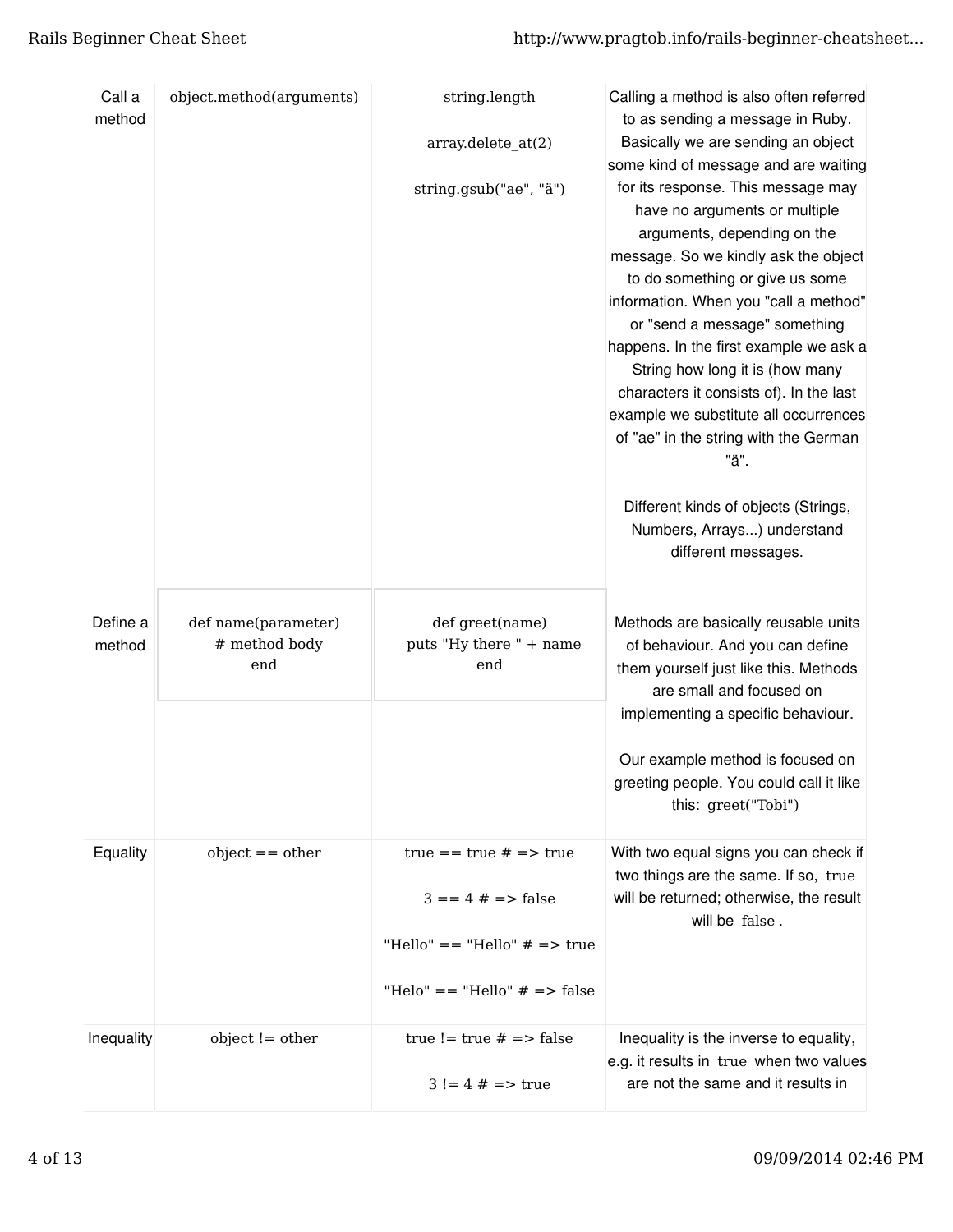|                      |                                                                            |                                                                      | false when they are the same.                                                                                                                                                                                                 |
|----------------------|----------------------------------------------------------------------------|----------------------------------------------------------------------|-------------------------------------------------------------------------------------------------------------------------------------------------------------------------------------------------------------------------------|
| Decisions<br>with if | if condition<br># happens when true<br>else<br># happens when false<br>end | if input $==$ password<br>grant_access<br>else<br>deny access<br>end | With if-clauses you can decide based<br>upon a condition what to do. When the<br>condition is considered true, then the<br>code after it is executed. If it is<br>considered false, the code after the<br>"else" is executed. |
|                      |                                                                            |                                                                      | In the example, access is granted<br>based upon the decision if a given<br>input matches the password.                                                                                                                        |
| Constants            | $CONSTANT = some value$                                                    | $PI = 3.1415926535$<br>PI $# = > 3.1415926535$                       | Constants look like variables, just in<br>UPCASE. Both hold values and give<br>you a name to refer to those values.<br>However while the value a variable                                                                     |
|                      |                                                                            | $ADULT_AGE = 18$<br>ADULT_AGE $# == 18$                              | holds may change or might be of an<br>unknown value (if you save user input<br>in a variable) constants are different.<br>They have a known value that should<br>never change. Think of it a bit like                         |
|                      |                                                                            |                                                                      | mathematical or physical constants.<br>These don't change, they always refer<br>to the same value.                                                                                                                            |

### Numbers

Numbers are what you would expect them to be, normal numbers that you use to perform basic math operations.

More information about numbers can be found in the ruby-doc of Numeric.

| Concept          | Usage                 | Examples         | Description                                                          |
|------------------|-----------------------|------------------|----------------------------------------------------------------------|
| normal<br>Number | number of your choice | $\boldsymbol{0}$ | Numbers are natural for Ruby, you just have to enter them!           |
|                  |                       | $-11$            |                                                                      |
|                  |                       | 42               |                                                                      |
| Decimals         | main.decimal          | 3.2              | You can achieve decimal numbers in Ruby simply by adding a<br>point. |
|                  |                       | $-5.0$           |                                                                      |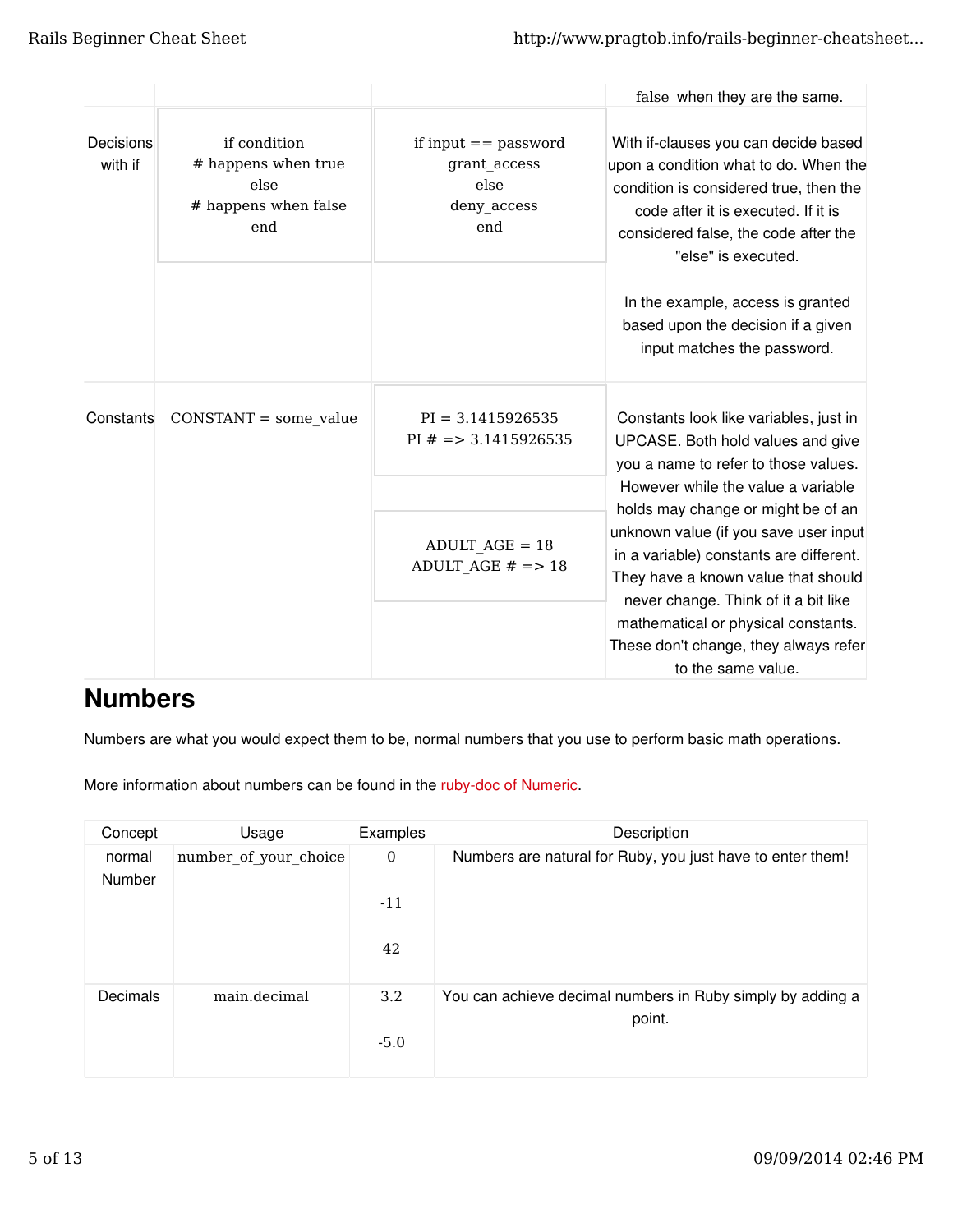| <b>Basic Math</b> | n operator m | $2 + 3#$<br>$\Rightarrow$ 5<br>$5 - 7$ # =><br>$-2$<br>$8 * 7 #$<br>$\Rightarrow$ 56<br>84/4#<br>$\Rightarrow$ 21 | In Ruby you can easily use basic math operations. In that sense<br>you may use Ruby as a super-powered calculator.                                                                                                                                           |
|-------------------|--------------|-------------------------------------------------------------------------------------------------------------------|--------------------------------------------------------------------------------------------------------------------------------------------------------------------------------------------------------------------------------------------------------------|
| Comparison        | n operator m | 12 > 3#<br>$\Rightarrow$ true<br>12 < 3#<br>$\Rightarrow$ false<br>$7 > = 7#$<br>$\Rightarrow$ true               | Numbers may be compared to determine if a number is bigger<br>or smaller than another number. When you have the age of a<br>person saved in the age variable you can see if that person is<br>considered an adult in Germany:<br>$age >= 18 # true or false$ |

### **Strings**

Strings are used to hold textual information. They may contain single characters, words, sentences or a whole book. However you may just think of them as an ordered collection of characters.

You can find out more about Strings at the ruby-doc page about Strings.

| Concept       | Usage                                 | Examples                    | Description                                                                         |
|---------------|---------------------------------------|-----------------------------|-------------------------------------------------------------------------------------|
| Create        | 'A string'                            | 'Hello World'               | A string is created by putting quotation<br>marks around a character sequence. A    |
|               |                                       | 'a'                         | <b>Ruby style guide recommends using</b><br>single quotes for simple strings.       |
|               |                                       | 'Just characters 129 !\$%^' |                                                                                     |
|               |                                       | $\blacksquare$              |                                                                                     |
| Interpolation | "A string and an<br>$#$ {expression}" | "Email: #{user.email}"      | You can combine a string with a<br>variable or Ruby expression using                |
|               |                                       | "The total is $#{2 + 2}$ "  | double quotation marks. This is called<br>"interpolation." It is okay to use double |
|               |                                       | "A simple string"           | quotation marks around a simple string,<br>too.                                     |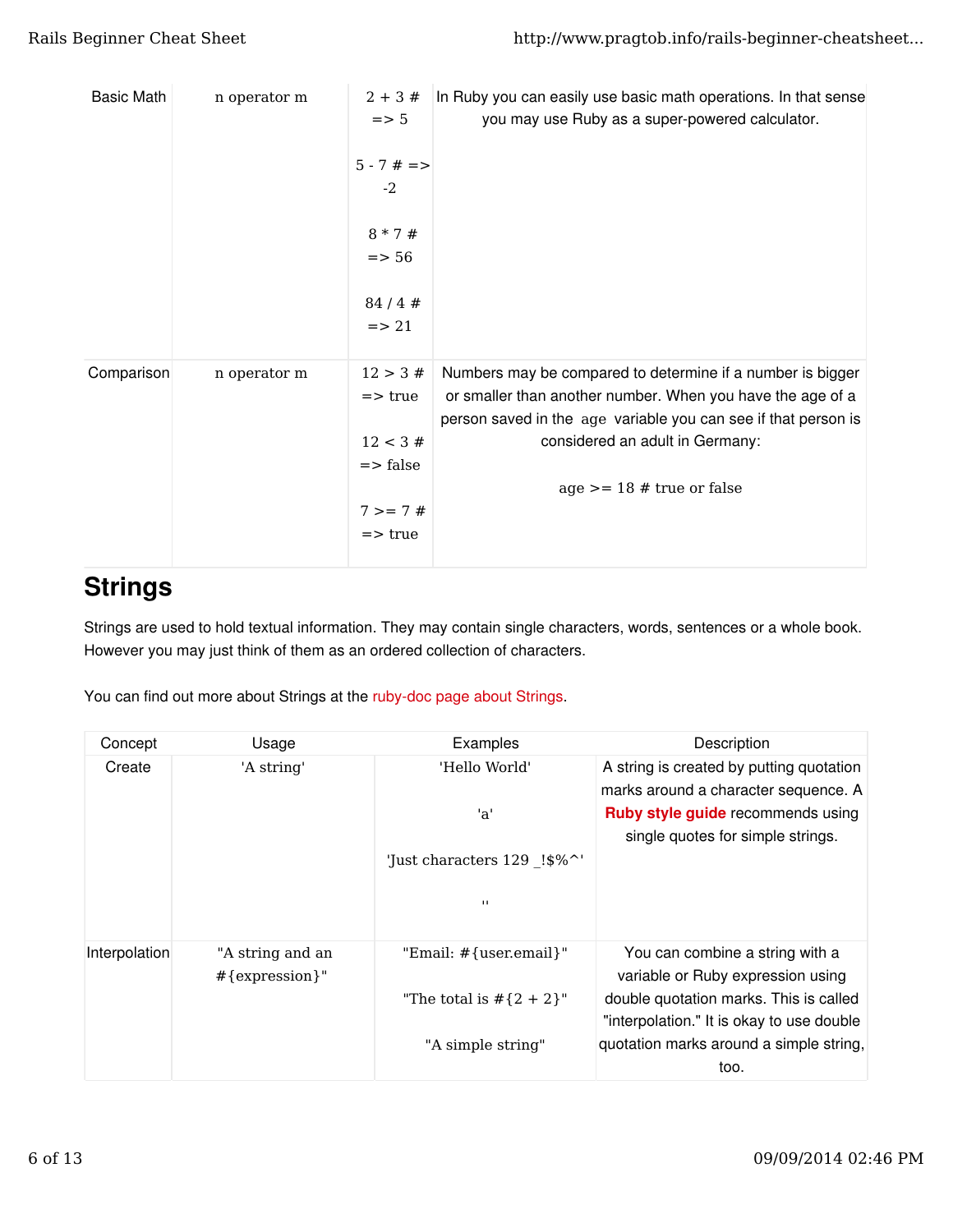| Length      | string.length                        | "Hello".length $# == 5$<br>"".length $# == 0$ | You can send a string a message,<br>asking it how long it is and it will<br>respond with the number of characters<br>it consists of. You could use this to<br>check if the desired password of a user<br>exceeds the required minimum length.<br>Notice how we add a comment to show<br>the expected result. |
|-------------|--------------------------------------|-----------------------------------------------|--------------------------------------------------------------------------------------------------------------------------------------------------------------------------------------------------------------------------------------------------------------------------------------------------------------|
| Concatenate | $string + string2$                   | "Hello " + "reader"<br>$# =&$ "Hello reader"  | Concatenates two or more strings<br>together and returns the result.                                                                                                                                                                                                                                         |
|             |                                      | "a" + "b" + "c" $# ==$ "abc"                  |                                                                                                                                                                                                                                                                                                              |
| Substitute  | string.gsub(a_string,<br>substitute) | "Hae".gsub("ae", "ä")<br>$# == "Hä"$          | gsub stands for "globally substitute". It<br>substitutes all occurences of a_string<br>within the string with substitute.                                                                                                                                                                                    |
|             |                                      | "Hae".gsub("b", "ä")<br>$# == "Hae"$          |                                                                                                                                                                                                                                                                                                              |
|             |                                      | "Greenie".gsub("e", "u")<br>$# == "Gruuniu"$  |                                                                                                                                                                                                                                                                                                              |
| Access      | string[position]                     | "Hello"[1] $# == "e"$                         | Access the character at the given<br>position in the string. Be aware that the<br>first position is actually position 0.                                                                                                                                                                                     |

### Arrays

An array is an ordered collection of items which is indexed by numbers. So an array contains multiple objects that are mostly related to each other. So what could you do? You could store a collection of the names of your favorite fruits and name it fruits.

This is just a small selection of things an Array can do. For more information have a look at the ruby-doc for Array.

| $C$ cnoch <sup>+</sup> | . | المستوا المستحدث والأنا<br>' ! ⊔ : не… | Coorintion |
|------------------------|---|----------------------------------------|------------|
|                        |   |                                        | _______    |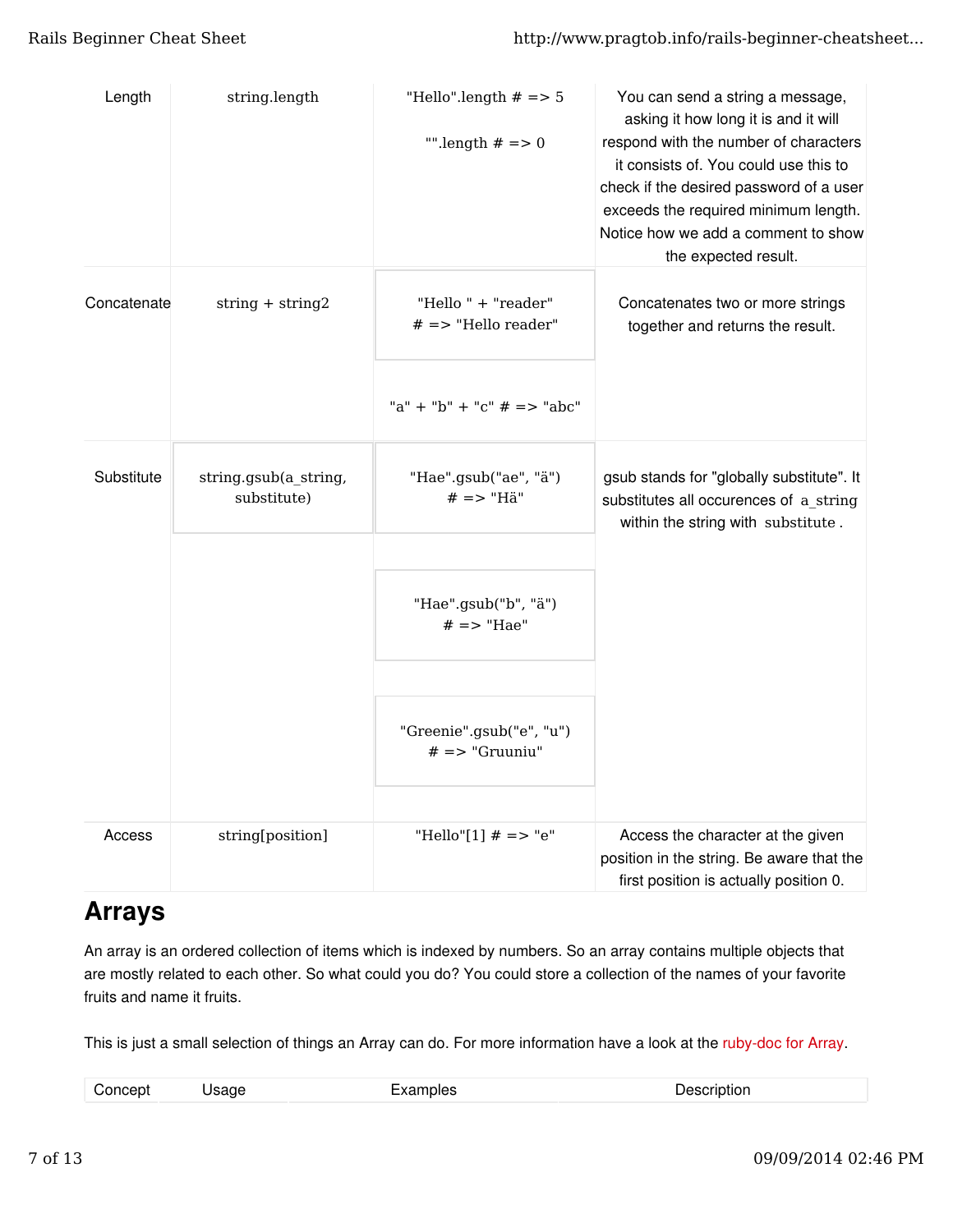| Create                | [contents]                                      | $[$<br>["Rails", "fun", 5]                                                                   | Creates an Array, empty or with the specified<br>contents.                                                                                                                                                                                                                                                                                                                                  |
|-----------------------|-------------------------------------------------|----------------------------------------------------------------------------------------------|---------------------------------------------------------------------------------------------------------------------------------------------------------------------------------------------------------------------------------------------------------------------------------------------------------------------------------------------------------------------------------------------|
| Number of<br>elements | array.size                                      | [] size $# == 0$<br>$[1, 2, 3]$ size $# == 3$<br>["foo", "bar"].size $# == 2$                | Returns the number of elements in an Array.                                                                                                                                                                                                                                                                                                                                                 |
| Access                | array[position]                                 | $array = ['hi", 'foo", 'bar']$<br>$array[0]$ # => "hi"<br>$array[2]$ # => "bar"              | As an Array is a collection of different<br>elements, you often want to access a single<br>element of the Array. Arrays are indexed by<br>numbers so you can use a number to access<br>an individual element. Be aware that the<br>numbering actually starts with "0" so the first<br>element actually is the 0th. And the last<br>element of a three element array is element<br>number 2. |
| Adding an<br>element  | array <<br>element                              | $array = [1, 2, 3]$<br>array < 4<br>array $# == [1, 2, 3, 4]$                                | Adds the element to the end of the array,<br>increasing the size of the array by one.                                                                                                                                                                                                                                                                                                       |
|                       | Assigning $\arctan\{\text{number}\}$ =<br>value | $array = ['hi", "foo", "bar"]$<br>$array[2] = "new"$<br>$array # => ['hi", "foo", "new"]$    | Assigning new Array Values works a lot like<br>accessing them; use an equals sign to set a<br>new value. Voila! You changed an element of<br>the array! Weehuuuuu!                                                                                                                                                                                                                          |
| index                 | Delete at array.delete_at(i)                    | $array = [0, 14, 55, 79]$<br>array.delete_at(2)<br>array $# == [0, 14, 79]$                  | Deletes the element of the array at the<br>specified index. Remember that indexing<br>starts at 0. If you specify an index larger than<br>the number of elements in the array, nothing<br>will happen.                                                                                                                                                                                      |
| Iterating             | $\ldots$ end                                    | array.each do  e  persons.each do  p  puts p.name end<br>numbers.each do  n  n = $n * 2$ end | "Iterating" means doing something for each<br>element of the array. Code placed between<br>do and end determines what is done to each<br>element in the array.                                                                                                                                                                                                                              |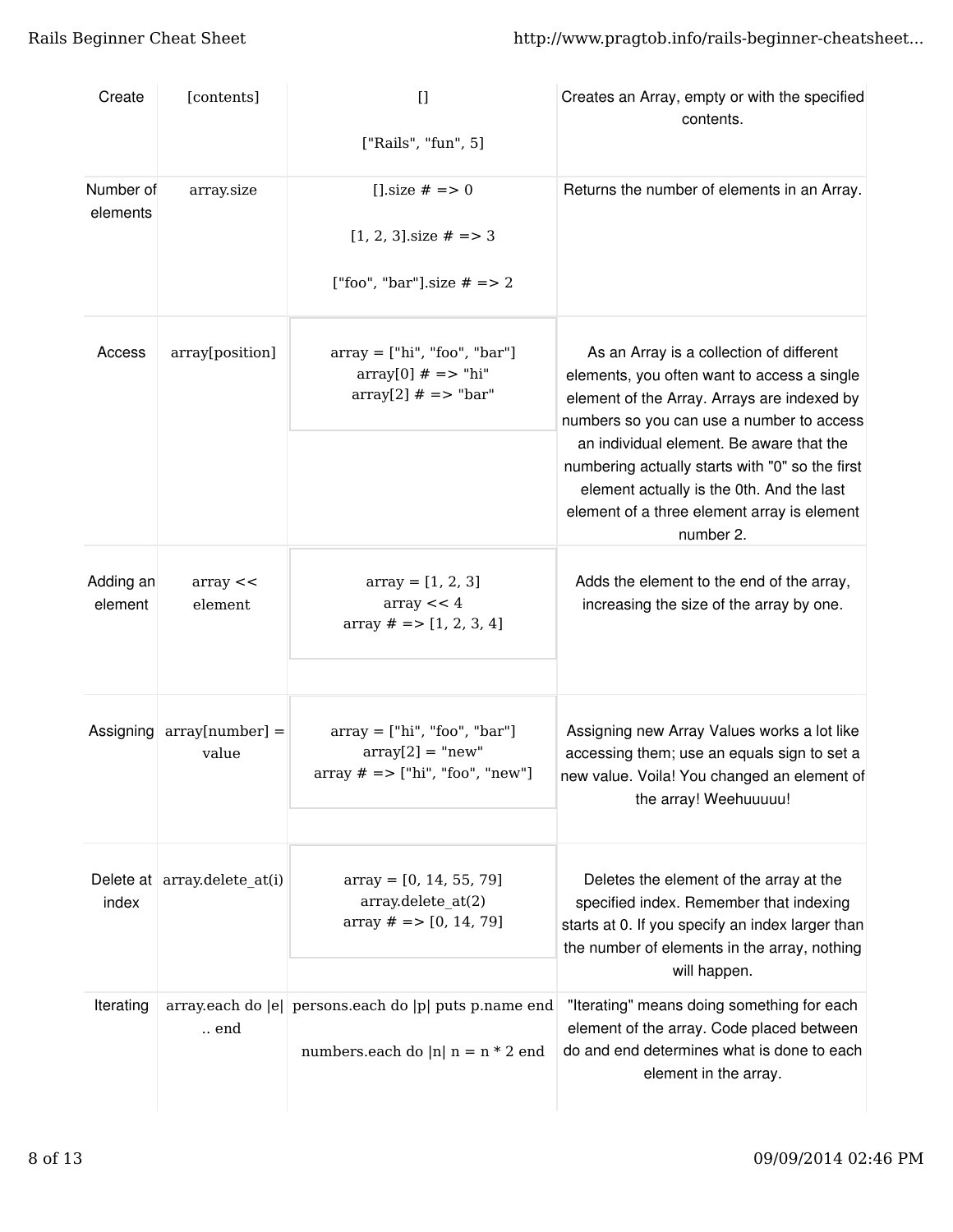The first example prints the name of every person in the array to the console. The second example simply doubles every number of a given array.

### **Hashes**

Hashes associate a key to some value. You may then retrieve the value based upon its key. This construct is called a dictionary in other languages, which is appropriate because you use the key to "look up" a value, as you would look up a definition for a word in a dictionary. Each key must be unique for a given hash but values can be repeated.

Hashes can map from anything to anything! You can map from Strings to Numbers, Strings to Strings, Numbers to Booleans... and you can mix all of those! Although it is common that at least all the keys are of the same class. Symbols are especially common as keys. Symbols look like this: :symbol . A symbol is a colon followed by some characters. You can think of them as special strings that stand for (symbolize) something! We often use symbols because Ruby runs faster when we use symbols instead of strings.

Learn more about hashes at ruby-doc.

| Concept   | Usage                       | Examples                                                                                   | Description                                                                                                                                                                                                                                                                                                                      |
|-----------|-----------------------------|--------------------------------------------------------------------------------------------|----------------------------------------------------------------------------------------------------------------------------------------------------------------------------------------------------------------------------------------------------------------------------------------------------------------------------------|
| Creating  | $\{key \Rightarrow value\}$ | $\{\: ;\text{hobby} \: = \: > \: \text{"programming"}\}$                                   | You create a hash by surrounding the<br>key-value pairs with curly braces. The                                                                                                                                                                                                                                                   |
|           |                             | ${42 \Rightarrow$ "answer", "score" => 100,<br>: name $\mathsf{R}$ = $\mathsf{R}$ "Tobi" } | arrow always goes from the key to the<br>value depicting the meaning: "This key<br>points to this value.". Key-value pairs<br>are then separated by commas.                                                                                                                                                                      |
| Accessing | hash[key]                   | $hash = \{: key == "value"\}$<br>$hash[:key]$ # => "value"<br>$hash[foo]$ # => nil         | Accessing an entry in a hash looks a<br>lot like accessing it in an array.<br>However with a hash the key can be<br>anything, not just numbers. If you try to<br>access a key that does not exist, the<br>value nil is returned, which is Ruby's<br>way of saying "nothing", because if it<br>doesn't recognize the key it can't |
|           |                             |                                                                                            | return a value for it.                                                                                                                                                                                                                                                                                                           |
| Assigning | $hash(key] =$<br>value      | $hash = \{ :a => "b" \}$<br>$hash[:key] = "value"$<br>hash $# ==$ {:a=>"b", :key=>"value"} | Assigning values to a hash is similar to<br>assigning values to an array. With a<br>hash, the key can be a number or it<br>can be a symbol, string, number or<br>anything, really!                                                                                                                                               |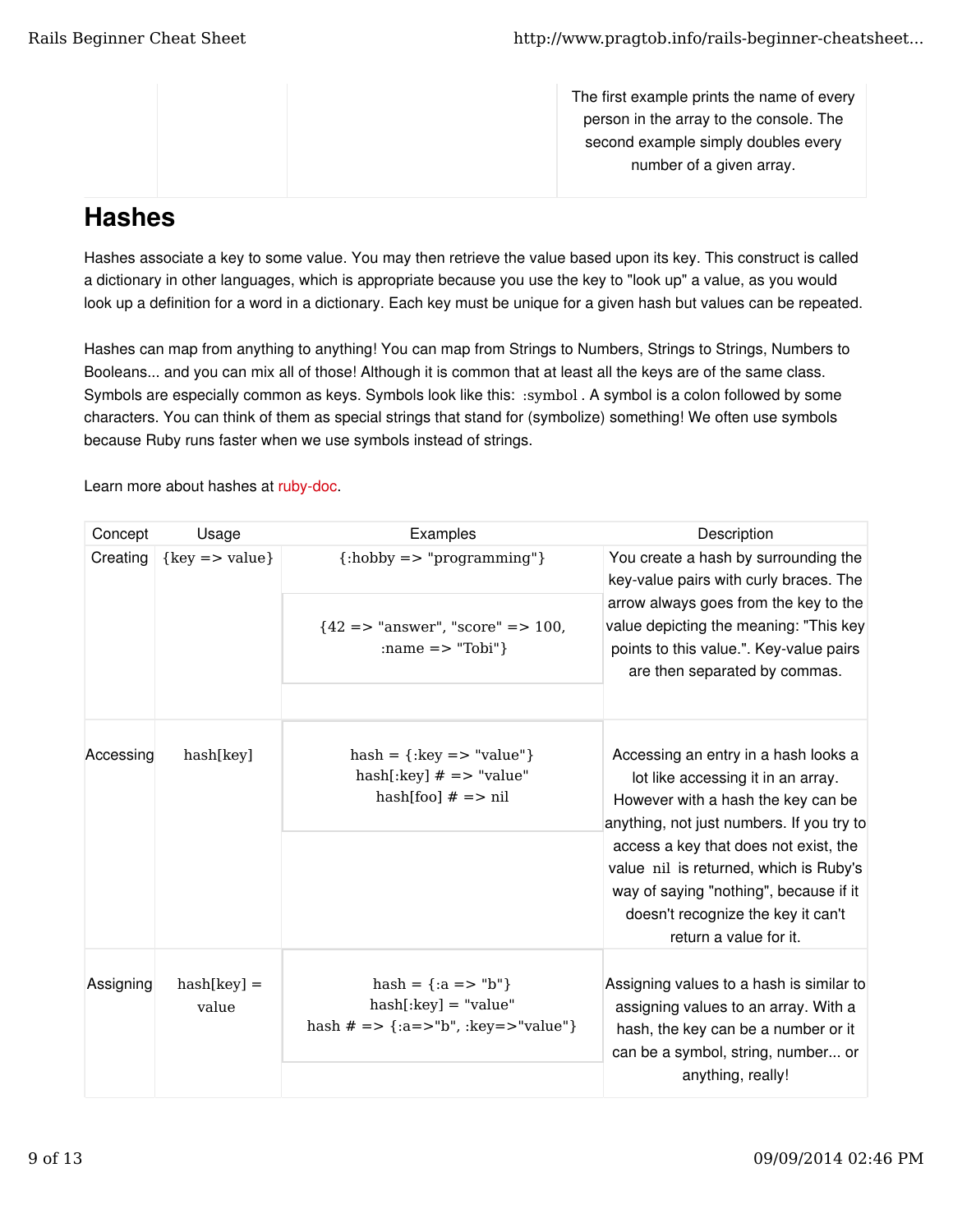|  | Deleting hash.delete(key) |
|--|---------------------------|
|--|---------------------------|

 $hash = \{ :a => "b", :b => 10\}$ hash.delete(:a) hash  $# =>$  {:b=>10}

You can delete a specified key from the hash, so that the key and its value can not be accessed.

# Rails Basics

This is an introduction to the basics of Rails. We look at the general structure of a Rails application and the important commands used in the terminal.

If you do not have Rails installed yet, there is a well maintained guide by Daniel Kehoe on how to install Rails on different platforms.

### The Structure of a Rails app

Here is an overview of all the folders of a new Rails application, outlining the purpose of each folder, and describing the most important files.

| Name        | Description                                                                                                                                                                                                                                                                                                                                                                                                                                                                      |
|-------------|----------------------------------------------------------------------------------------------------------------------------------------------------------------------------------------------------------------------------------------------------------------------------------------------------------------------------------------------------------------------------------------------------------------------------------------------------------------------------------|
| app         | This folder contains your application. Therefore it is the most important folder in Ruby on Rails and it<br>is worth digging into its subfolders. See the following rows.                                                                                                                                                                                                                                                                                                        |
| app/assets  | Assets basically are your front-end stuff. This folder contains images you use on your website,<br>javascripts for all your fancy front-end interaction and stylesheets for all your CSS making your<br>website absolutely beautiful.                                                                                                                                                                                                                                            |
|             | app/controllers The controllers subdirectory contains the controllers, which handle the requests from the users. It is<br>often responsible for a single resource type, such as places, users or attendees. Controllers also tie<br>together the models and the views.                                                                                                                                                                                                           |
| app/helpers | Helpers are used to take care of logic that is needed in the views in order to keep the views clean of<br>logic and reuse that logic in multiple views.                                                                                                                                                                                                                                                                                                                          |
| app/mailers | Functionality to send emails goes here.                                                                                                                                                                                                                                                                                                                                                                                                                                          |
| app/models  | The models subdirectory holds the classes that model the business logic of our application. It is<br>concerned with the things our application is about. Often this is data, that is also saved in the<br>database. Examples here are a Person, or a Place class with all their typical behaviour.                                                                                                                                                                               |
| app/views   | The views subdirectory contains the display templates that will be displayed to the user after a<br>successful request. By default they are written in HTML with embedded ruby (.html.erb). The<br>embedded ruby is used to insert data from the application. It is then converted to HTML and sent to<br>the browser of the user. It has subdirectories for every resource of our application, e.g. places,<br>persons. These subdirectories contain the associated view files. |
|             | Files starting with an underscore () are called partials. Those are parts of a view which are reused in<br>other views. A common example is form.html.erb which contains the basic form for a given<br>resource. It is used in the new and in the edit view since creating something and editing something<br>looks pretty similar.                                                                                                                                              |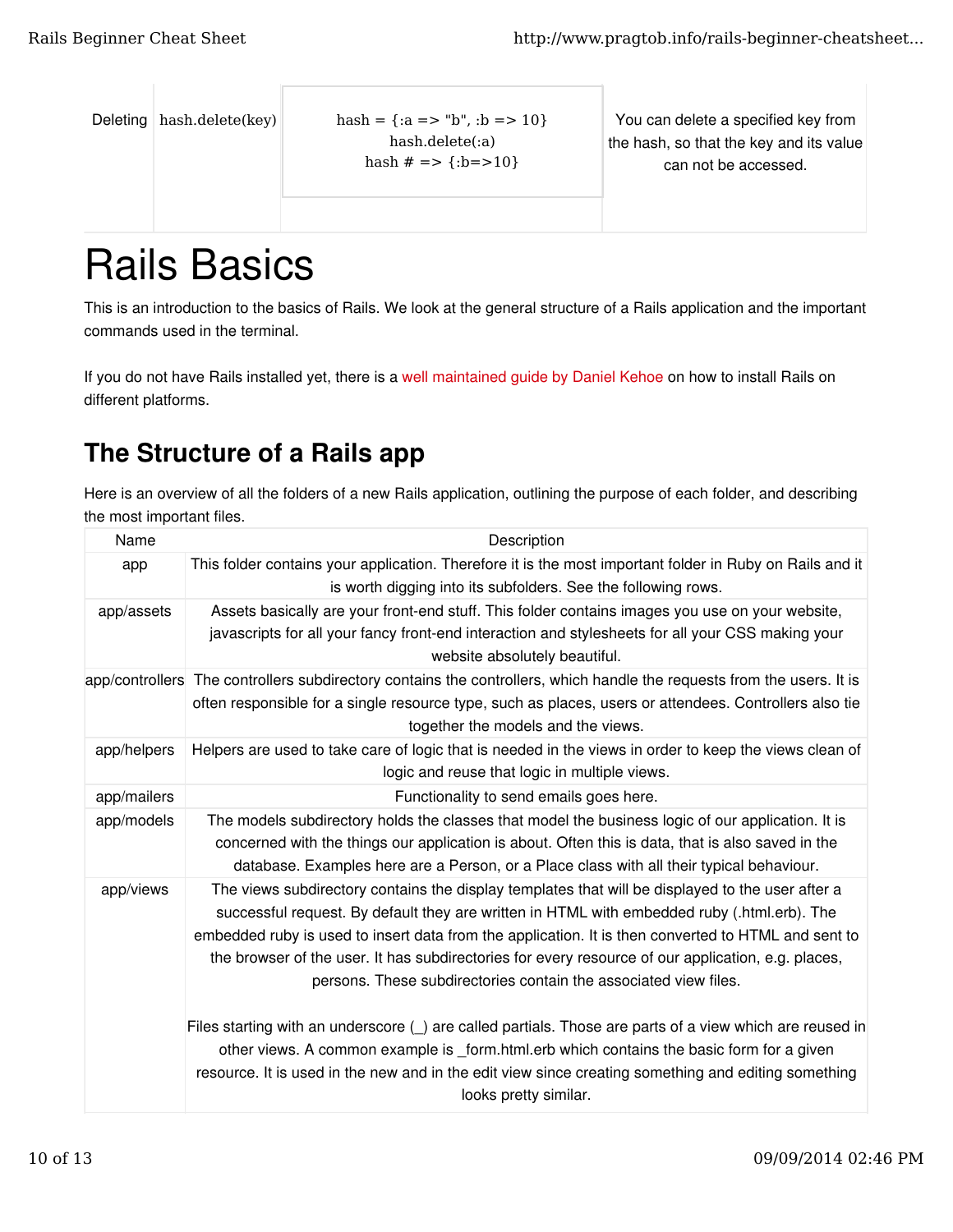## Important Rails commands

Here is a summary of important commands that can be used as you develop your Ruby on Rails app. You must be in the root directory of your project to run any of these commands (with the exception of the rails new command). The project or application root directory is the folder containing all the subfolders described above (app, config, etc.).

| Concept               | Usage                                             | Description                                                                                                                                                                                                                                                                                                                                                                                                                                                                                                                                                                              |
|-----------------------|---------------------------------------------------|------------------------------------------------------------------------------------------------------------------------------------------------------------------------------------------------------------------------------------------------------------------------------------------------------------------------------------------------------------------------------------------------------------------------------------------------------------------------------------------------------------------------------------------------------------------------------------------|
| Create a new<br>app   | rails new name                                    | Create a new Ruby on Rails application with the given name here. This will<br>give you the basic structure to immediately get started. After this command<br>has successfully run your application is in a folder with the same name you<br>gave the application. You have to cd into that folder.                                                                                                                                                                                                                                                                                       |
| Start the server      | rails server                                      | You have to start the server in order for your application to respond to your<br>requests. Starting the server might take some time. When it is done, you can<br>access your application under localhost:3000 in the browser of your choice.<br>In order to stop the server, go to the console where it is running and press<br>$Ctrl + C$                                                                                                                                                                                                                                               |
| Scaffolding           | rails generate<br>scaffold name<br>attribute:type | The scaffold command magically generates all the common things needed for<br>a new resource for you! This includes controllers, models and views. It also<br>creates the following basic actions: create a new resource, edit a resource,<br>show a resource, and delete a resource.<br>That's all the basics you need. Take this example:<br>rails generate scaffold product name: string price: integer<br>Now you can create new products, edit them, view them and delete them if<br>you don't need them anymore. Nothing stops you from creating a full fledged<br>web shop now ;-) |
| Run migrations        | rake db:migrate                                   | When you add a new migration, for example by creating a new scaffold, the<br>migration has to be applied to your database. The command is used to<br>update your database.                                                                                                                                                                                                                                                                                                                                                                                                               |
| Install               | bundle install                                    | If you just added a new gem to your Gemfile you should run bundle install to                                                                                                                                                                                                                                                                                                                                                                                                                                                                                                             |
| dependencies          |                                                   | install it. Don't forget to restart your server afterwards!                                                                                                                                                                                                                                                                                                                                                                                                                                                                                                                              |
| Check<br>dependencies | bundle check                                      | Checks if the dependencies listed in Gemfile are satisfied by currently<br>installed gems                                                                                                                                                                                                                                                                                                                                                                                                                                                                                                |

# Editor tips

When you write code you will be using a text editor. Of course each text editor is different and configurable. Here are just some functions and their most general short cuts. All of them work in Sublime Text 2. Your editor may differ!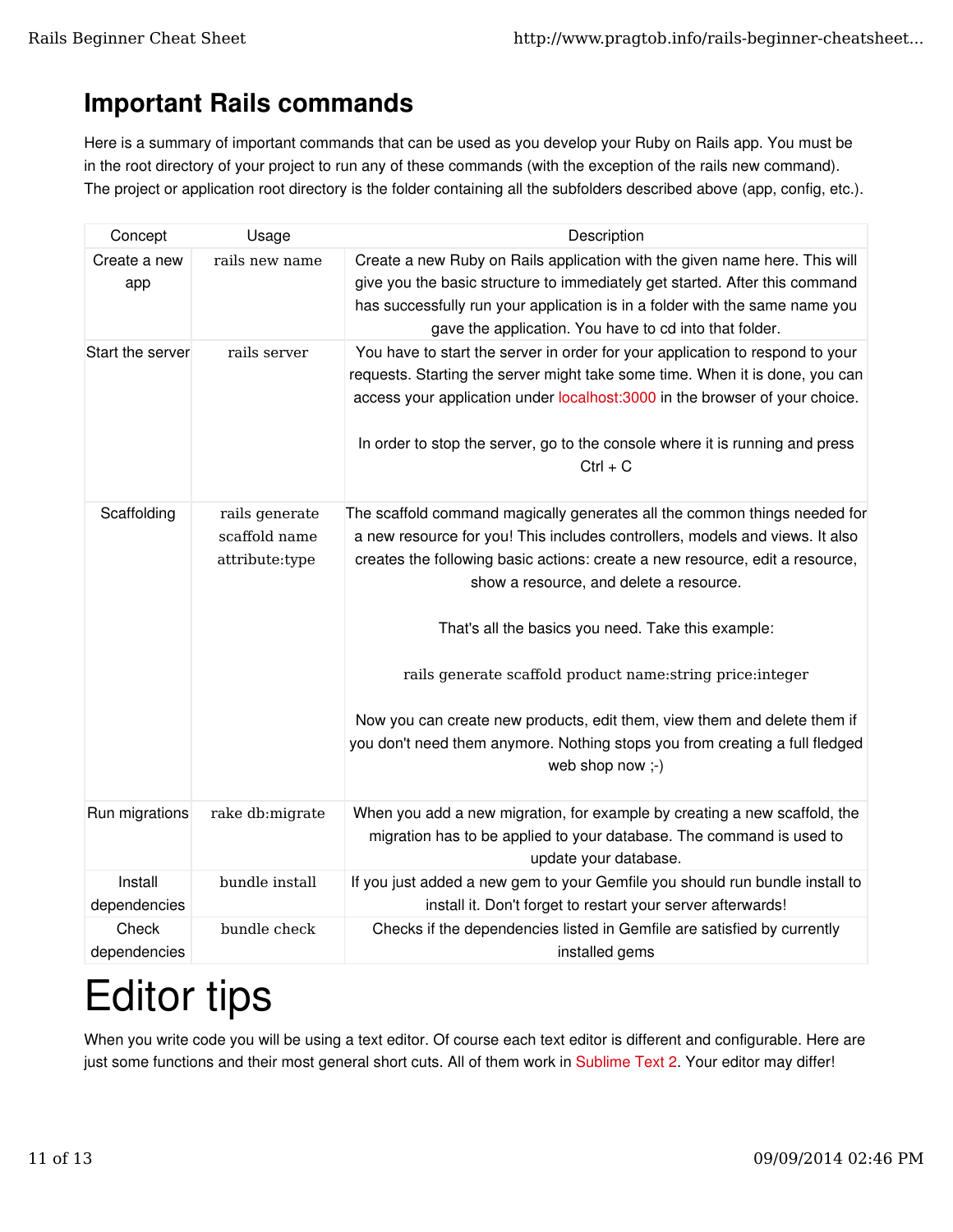The shortcuts listed here are for Linux/Windows. On a Mac you will have to replace Ctrl with Cmd.

| Function                | Shortcut                                 | Description                                                                                                                                                                 |
|-------------------------|------------------------------------------|-----------------------------------------------------------------------------------------------------------------------------------------------------------------------------|
| Save file               | $Ctrl + S$                               | Saves the currently open file. If it was a new file you may also be asked where to save it.                                                                                 |
| Undo                    | $Ctrl + Z$                               | Undo the last change you made to the current file. Can be applied multiple times in<br>succession to undo multiple changes.                                                 |
| Redo                    | $Ctrl + Y$<br>or Ctrl $+$<br>$Shift + Z$ | Redo what you just undid with undo, can also be done multiple times.                                                                                                        |
| Find in File            | $Ctrl + F$                               | Search for a character sequence within the currently open file. Hit Enter to progress to<br>the next match.                                                                 |
| Find in all<br>Files    | Ctrl + Shift<br>$+ F$                    | Search for a character sequence in all files of the project.                                                                                                                |
| Replace                 | $Ctrl + H$<br>or $Ctrl + R$              | Replace occurrences of the supplied character sequence with the other supplied<br>character sequence. Useful when renaming something.                                       |
| Copy                    | $Ctrl + C$                               | Copy the currently highlighted text into the clipboard.                                                                                                                     |
| Cut                     | $Ctrl + X$                               | Copy the highlighted text into the clipboard but delete it.                                                                                                                 |
| Paste                   | $Ctrl + V$                               | Insert whatever currently is in the clipboard (through Copy or Cut) at the current caret<br>position. Can insert multiple times.                                            |
| New File                | $Ctrl + N$                               | Create a new empty file.                                                                                                                                                    |
| Search and<br>open file | $Ctrl + P$                               | Search for a file giving part of its name (fuzzy search). Pressing enter will open the<br>selected file.                                                                    |
| Comment                 | $Ctrl + /$                               | Marks the selected text as a comment, which means that it will be ignored. Useful when<br>you want to see how something behaves or looks without a specific section of code |

being run.

# Help: What to do when things go wrong?

Things go wrong all the time. Don't worry, this happens to everyone. So keep calm. When you encounter an error, just google the error message. For best results, add the keywords "rails" or "ruby". Results from stackoverflow.com are often really helpful. Look for those! The most experienced developers do this frequently ;-).

Here are common mistakes with a little checklist:

- Have you run rake db:migrate to apply the newest database migrations?
- Have you really saved the file you just changed? Unsaved files are often marked in the editor via an asterisk or a point next to their name.
- If you just added a gem to the Gemfile, have you run bundle install to install it?
- If you just installed a gem, have you restarted the server?